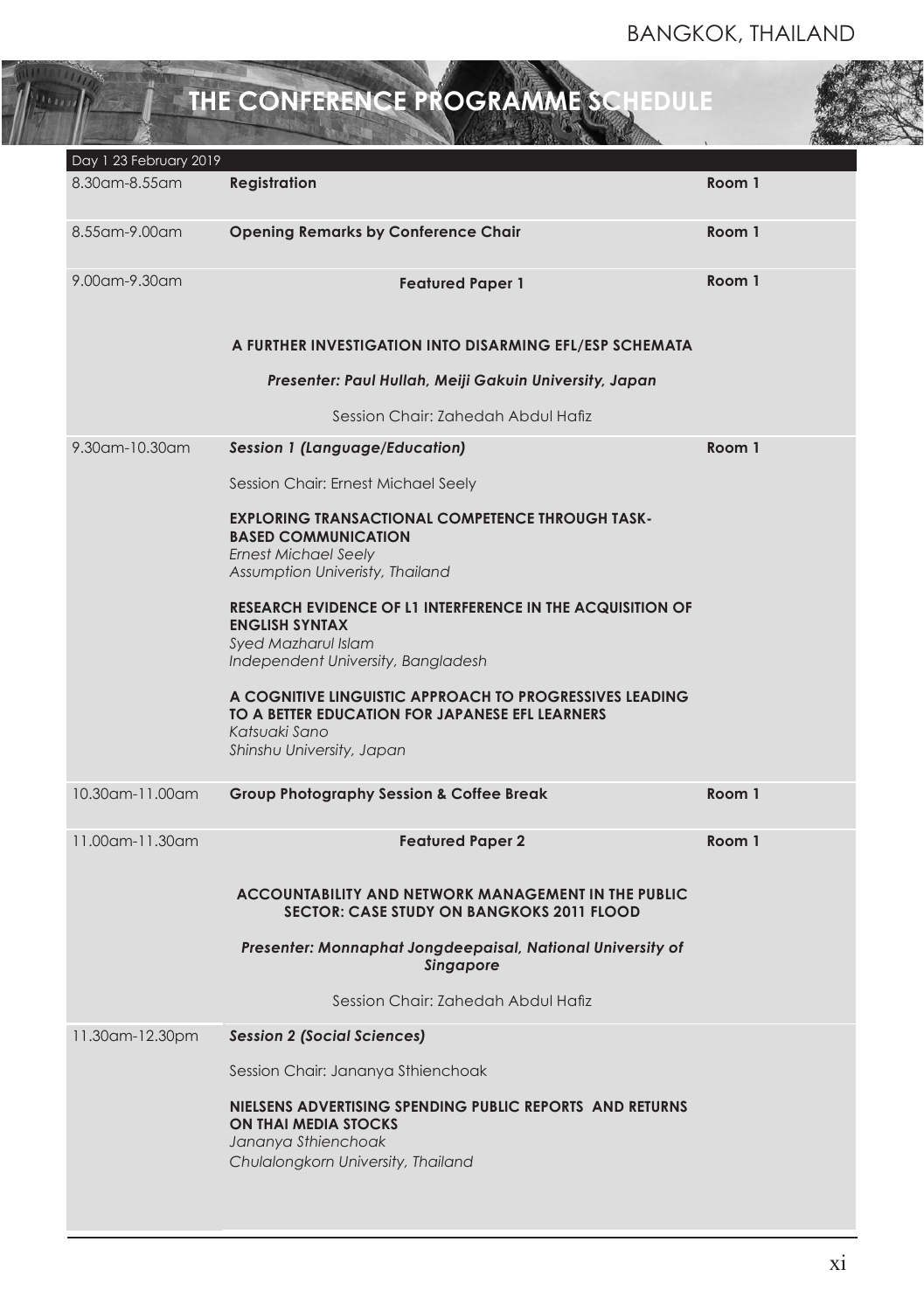| Day 1 23 February 2019 (Continued) |                                                                                                                                                                                                                  |                         |  |  |  |  |
|------------------------------------|------------------------------------------------------------------------------------------------------------------------------------------------------------------------------------------------------------------|-------------------------|--|--|--|--|
| 11.30am-12.30pm                    | <b>Session 2 (Social Sciences)</b>                                                                                                                                                                               | Room 1                  |  |  |  |  |
|                                    | THE CORPORATE SUSTAINABILITY PERFORMANCE OF ENTREPRE-<br>NEURS (CSPE) ON SOCIAL ENTERPRISE: PROPOSED CONCEPTUAL<br><b>FRAMEWORK</b><br><b>Butsakorn Pangprasert</b><br>Khon Kaen University, Thailand            |                         |  |  |  |  |
|                                    | THE MODERATING EFFECT OF AWARENESS ON ACCEPTANCE<br>OF JOMOPAY SYSTEM AMONG PUBLIC SECTOR EMPLOYEES IN<br><b>JORDAN: CONCEPTUAL STUDY</b><br>Manaf Mowafaq Al-okaily<br>Universiti Malaysia Terengganu, Malaysia |                         |  |  |  |  |
| 12.30pm-1.30pm                     | <b>Session 3 (Language/Education)</b>                                                                                                                                                                            | Room 1                  |  |  |  |  |
|                                    | Session Chair: Mayumi Fujimori                                                                                                                                                                                   |                         |  |  |  |  |
|                                    | <b>LEARNING HOW TO FACILITATE COMMUNICATION IN ENGLISH</b><br>BY MODELING MUSEUM GALLERY TALKS<br>Kaya Munakata<br>Kanda University of International Studies, Japan                                              |                         |  |  |  |  |
|                                    | A COMPARATIVE STUDY OF JAPANESE AND ENGLISH VERBS<br>THAT CORRESPOND TO THE ENGLISH VERB DO AND THEIR<br><b>EXPRESSIONS</b><br>Mayumi Fujimori<br>Shinshu University, Japan                                      |                         |  |  |  |  |
|                                    | THE PRONUNCIATION PROBLEMS OF THE ENGLISH "ED ENDING<br><b>SOUNDS AMONG THAI STUDENTS</b><br>Apapan Ruengkul<br>Srinakharinwirot University, Thailand                                                            |                         |  |  |  |  |
| 1.30pm-2.30pm                      | <b>Buffet Lunch Hosted by ICSAI.org</b>                                                                                                                                                                          | <b>Hotel Restaurant</b> |  |  |  |  |
| 2.30pm-3.30pm                      | <b>Session 4 (Language/Education)</b>                                                                                                                                                                            | Room 1                  |  |  |  |  |
|                                    | <b>Session Chair: Don August Delgado</b>                                                                                                                                                                         |                         |  |  |  |  |
|                                    | <b>METACOGNITIVE WRITING STRATEGIES AND DIFFICULTIES OF</b><br>NUIC FRESHMEN IN ACADEMIC ENGLISH WRITING<br>Don August Delgado<br>Naresuan University, Thailand                                                  |                         |  |  |  |  |
|                                    | THE ROLE OF INITIAL TEACHER TRAINING PROGRAMS IN<br><b>ENHANCING STUDENT-TEACHERS' ATTITUDES TOWARDS</b><br><b>INCLUSIVE EDUCATION</b><br>Elsayed Elshabrawi Ahmed Hassanein<br><b>Qatar University, Qatar</b>   |                         |  |  |  |  |
|                                    | A STUDY ON USAGE OF VERB TENSE IN ABSTRACT WRITING<br>Takafumi Fujiwara<br>Matsumoto University, Japan                                                                                                           |                         |  |  |  |  |

19

N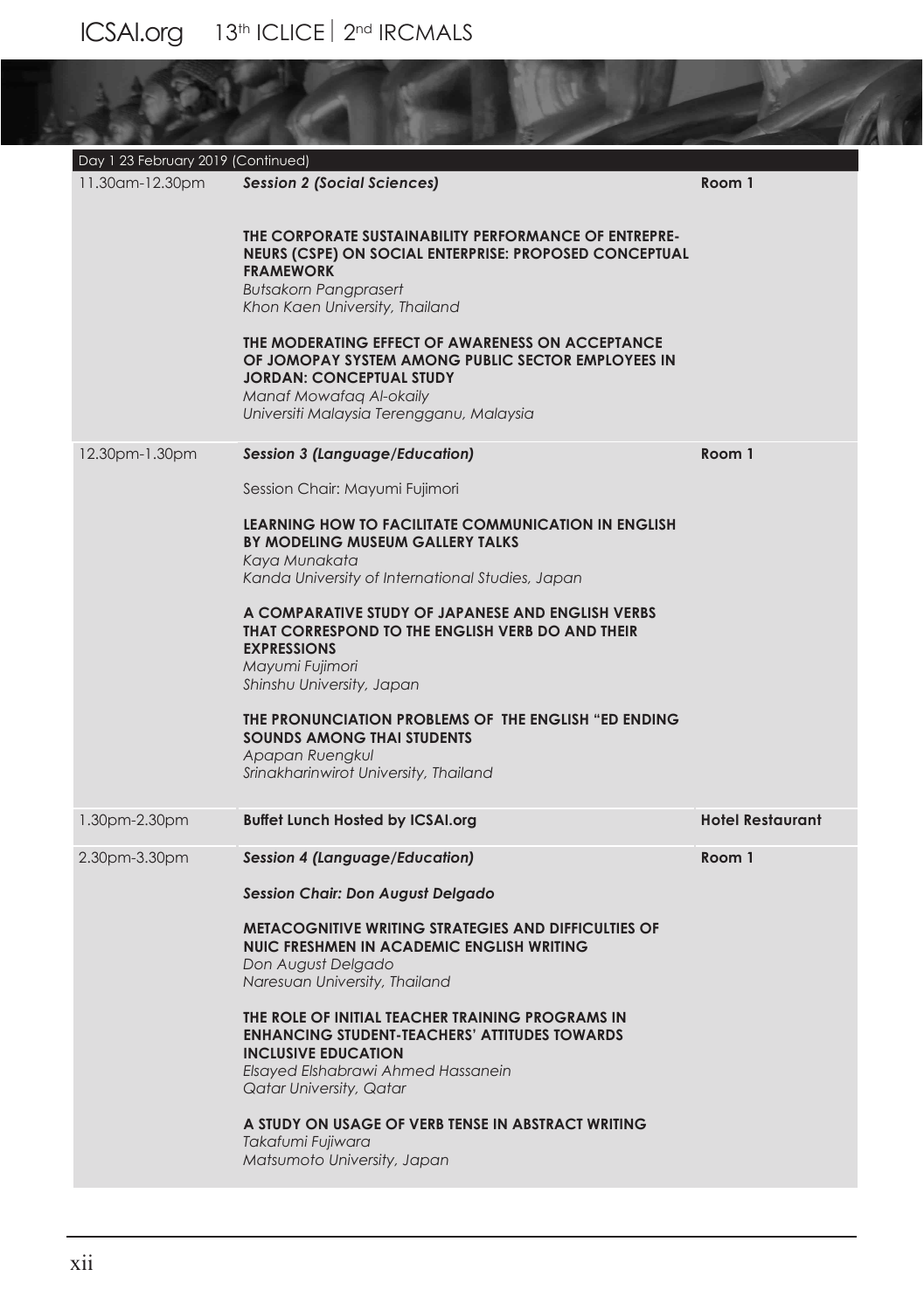公民

| Day 1 23 February 2019 (Continued)<br>3.30pm-4.00pm | Poster Q&A & Afternoon Break                                                                                                                                                                                                        | Room 1 |
|-----------------------------------------------------|-------------------------------------------------------------------------------------------------------------------------------------------------------------------------------------------------------------------------------------|--------|
|                                                     | Session Chair: Zahedah Abdul Hafiz                                                                                                                                                                                                  |        |
|                                                     | <b>PREDICTION ACCURACY OF MARKET RISK FORECASTS:</b><br><b>GARCH-TYPE MODELS TOWARDS VOLATILITY BENCHMARK</b><br>Anita Ceh Casni<br>University of Zagreb, Croatia                                                                   |        |
|                                                     | THE POST-CRISIS SPILLOVER RESPONSES OF CROATIAN<br>STOCK MARKET TO AMERICAN AND EUROPEAN STOCK<br><b>MARKETS INDICES</b><br>Josip Arneric<br>University of Zagreb, Croatia                                                          |        |
|                                                     | <b>MANAGERS PRODUCTION EXPECTATION IN EUROPEAN</b><br><b>BUSINESS CYCLES (UN)STABLE COINCIDENT OR LEADING</b><br><b>CORRELATIONS WITH REFERENCE SERIES</b><br>Mirjana Cizmesija and Natasa Kurnoga<br>University of Zagreb, Croatia |        |
|                                                     | <b>COLLABORATIVE ECONOMY AS A NEW FORM OF WORK</b><br><b>ENVIRONMENT</b><br>Anita Ceh Casni<br>University of Zagreb, Croatia                                                                                                        |        |
| 4.00pm-5.00pm                                       | <b>Session 5 (Language/Education)</b>                                                                                                                                                                                               | Room 1 |
|                                                     | Session Chair: Jon-Chao Hong                                                                                                                                                                                                        |        |
|                                                     | <b>EXAMINING ACTIVE LEARNING IN LECTURES</b><br><b>Brad Deacon</b><br>Nanzan University, Japan                                                                                                                                      |        |
|                                                     | USING VIRTUAL REALITY TO LEARN CHINESE<br>Jon-Chao Hong<br>National Taiwan Normal University, Taiwan                                                                                                                                |        |
|                                                     | <b>DEVELOPMENT OF LEARNING ACHIEVEMENT IN GEOGRAPHY</b><br><b>THROUGH USING GEOGRAPHIC PROCESS AND GRAPHIC</b><br><b>ORGANIZERS</b><br>Pichart Kaewpuang<br>Phranakhon Rajabhat University, Thailand                                |        |
| 5.00pm-5.40pm                                       | <b>Session 6 (Language/Education)</b>                                                                                                                                                                                               |        |
|                                                     | Session Chair: Sirimar Sirisubatid                                                                                                                                                                                                  |        |
|                                                     | <b>MOTIVATIONS, LIMITATIONS, AND EXPECTATIONS OF GERMAN</b><br>LANGUAGE PLACEMENT TEST: CASE STUDY OF GERMAN<br><b>MAJOR STUDENTS AT THAMMASAT UNIVERSITY</b><br>Sirimar Sirisubsatid<br>Thammasat University, Thailand             |        |
|                                                     | <b>NEW ACADEMIC WORDS IN EFL UNIVERSITY STUDENTS</b><br><b>RESEARCH PROJECTS</b><br>Anchalee Veerachaisantikul                                                                                                                      |        |
|                                                     | Rajamangala University of Technology Isan, Thailand<br><b>END OF DAY 1</b>                                                                                                                                                          |        |

 $\tilde{\mathcal{J}}$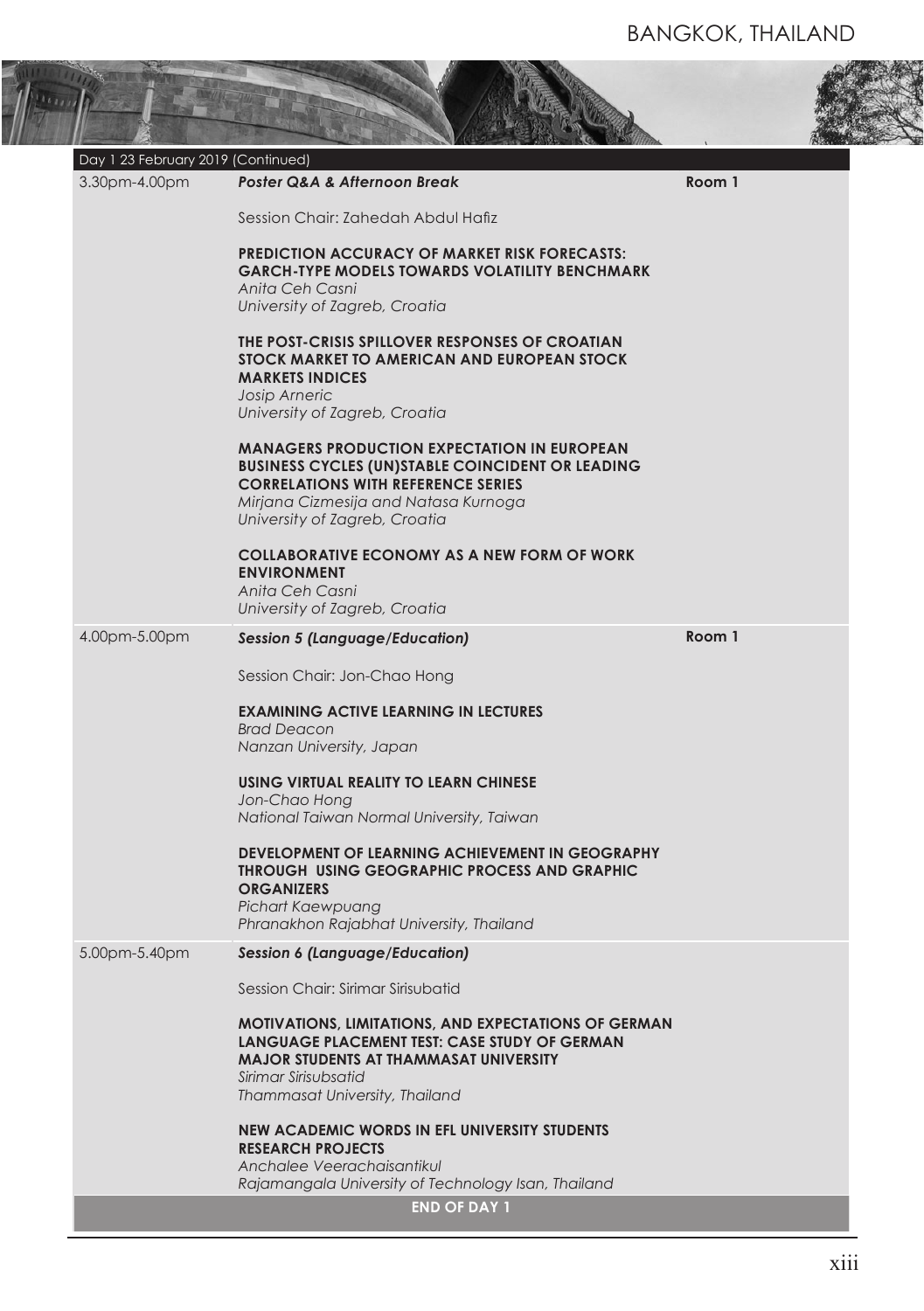

# 1. **Venue**

The 13th ICLICE and the 2nd IRCMALS 2019 will be held on the 23rd & 24th February 2019 at the following venue:

#### **NOVOTEL BANGKOK PLATINUM PRATUNAM**

220 Petchaburi Road **Ratchathewi** 10400 BANGKOK - THAILAND Tel: (+66)2 209 1700

Please mention "ICSAI event on 23 February" whenever communicating with the hotel staff.

#### 2. **Registration**

- The registration desk will commence operations at 8.30am on DAY 1 for registration and collection of conference kits.
- The conference kit (including ID tags, certifcates and proceedings CD-ROM) may only be collected if full payment of conference fees has been made.
- Participants who have registered under the student category may be asked to show their Student ID cards before collecting their conference kits.
- Participants are encouraged to inform the secretariat in advance if they are planning to skip any of the days or parts of the event. This is to ensure that all resources are being allocated optimally and to avoid wastage of food and beverages.

#### 3. **Oral Presentation Sessions**

- Papers must be presented in the sequence shown in the schedule above without any breaks in between.
- Each presenter will be allocated 20 minutes for to present a paper.
- At least 5 minutes of the presentation time must be allocated for Q&A and/or discussion with the audience, preferably at the end of the presentation.
- Featured Papers are given an extra 10 minutes in addition to the 20 minutes allocated to regular presenters.
- Any swapping of slots, even if mutually agreed between presenters, must be approved by the secretariat.

# **4. Poster Presentation Sessions**

- All posters will be displayed at a designated section in the vicinity of the conference halls.
- Posters must be handed to the secretariat no later than 9.00am on 23rd February 2019 for display
- Presenters who opted for poster presentation method are responsible in ensuring that the posters meet the event requirements. Please visit the conference website for poster dimensions.
- A viewing and Q&A session will be held during the afternoon coffee break in Room 1 at 3.30pm on DAY 1.

# 5. **Coffee Breaks and Lunch**

- All refreshments will be served outside the conference hall during the break times shown in the schedule.
- Lunch will be served at the hotel restaurant. Participants are required to display their conference identifcation tags in order to be seated.
- Meals are strictly for registered participants only. Additional seats at the restaurant (e.g. for spouses or friends) may be purchased directly from the hotel.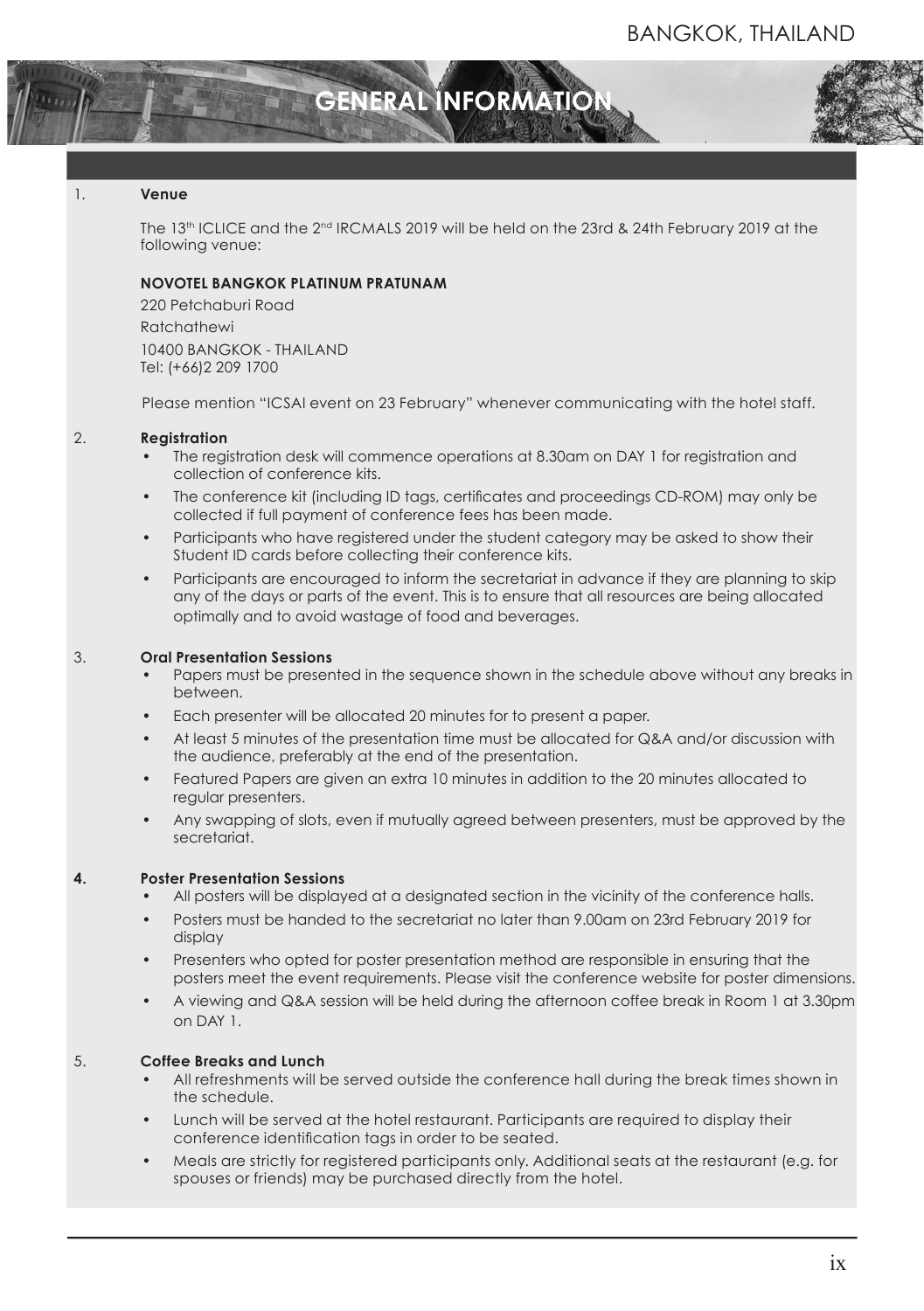# ICSAI.org 13<sup>th</sup> ICLICE 2<sup>nd</sup> IRCMALS

| Day 2 24 February 2019      |                      |                                                                                                                                                                                                                                                                                                                                                                                                                                                                                                                                                                                                                                                                                                                                                 |
|-----------------------------|----------------------|-------------------------------------------------------------------------------------------------------------------------------------------------------------------------------------------------------------------------------------------------------------------------------------------------------------------------------------------------------------------------------------------------------------------------------------------------------------------------------------------------------------------------------------------------------------------------------------------------------------------------------------------------------------------------------------------------------------------------------------------------|
| 10.00am                     | <b>Novotel Lobby</b> | Gather at Novotel Bangkok Platinum Pratunam Lobby                                                                                                                                                                                                                                                                                                                                                                                                                                                                                                                                                                                                                                                                                               |
| 10.30am-4.30pm<br>(approx.) | <b>Bangkok</b>       | <b>Bangkok Tour</b><br>Pickup by Tour Operator<br><b>Grand Palace</b><br>Temple of the Emerald Buddha<br>Wat Pho<br>NOTE:<br>This is a tour for participants who have paid for the FULL<br>$\bullet$<br><b>PACKAGE</b><br>Participants with the conference-only package may<br>$\bullet$<br>contact secretariat to upgrade their package to include<br>this tour.<br>Please check your receipt or contact the event secretariat<br>$\bullet$<br>to find out the type of package you are subscribed to<br>Please visit https://icsai.org/ircmals/tour-itinerary/ or<br>$\bullet$<br>https://icsai.org/iclice13/tour-itinerary/ for booking and<br>more information.<br>No presentation sessions have been scheduled on this<br>$\bullet$<br>day. |
|                             |                      | <b>END OF DAY 2</b>                                                                                                                                                                                                                                                                                                                                                                                                                                                                                                                                                                                                                                                                                                                             |

**SILLER**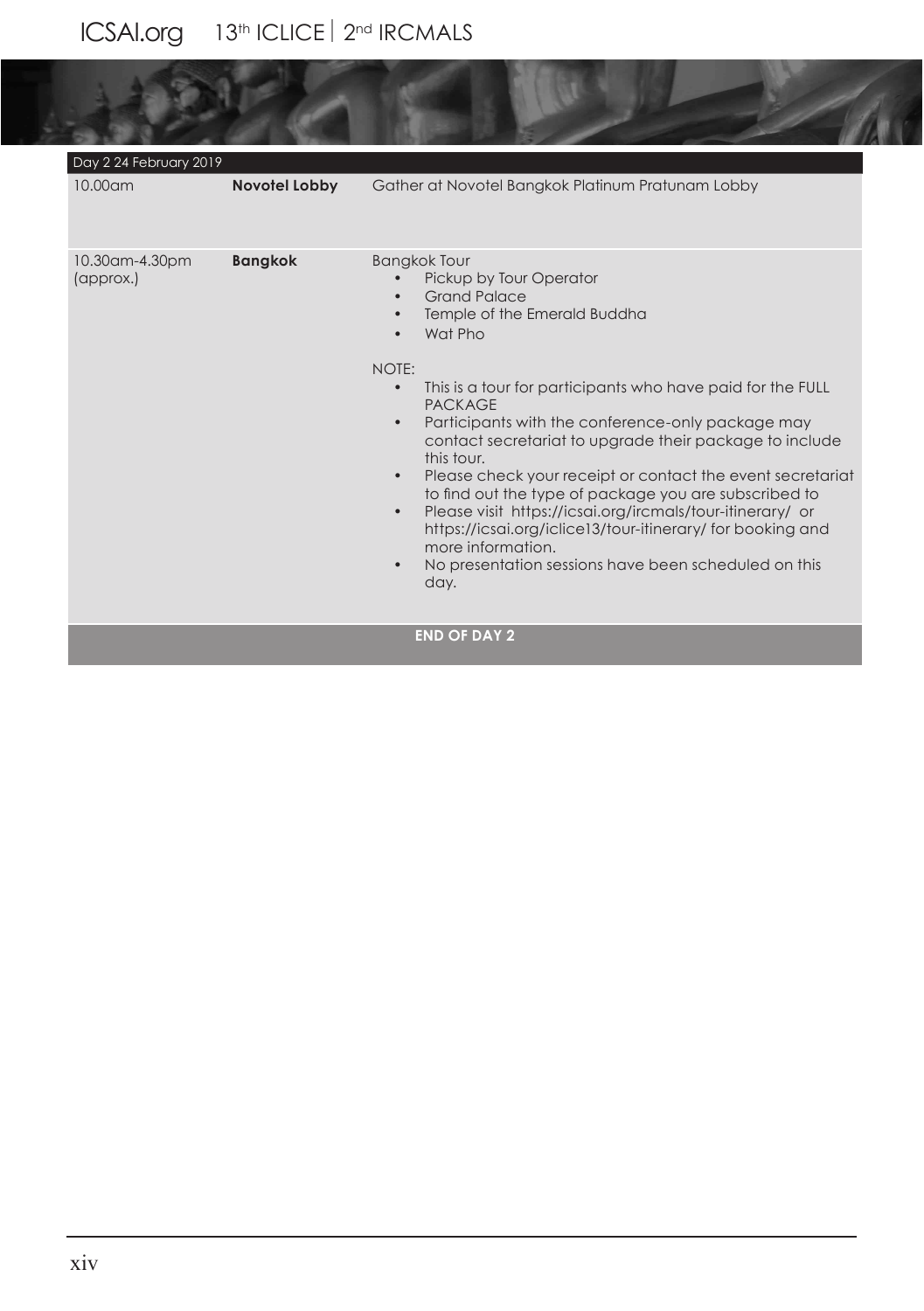#### 6. **Session Chairs**

- Session chairs have been selected from among those who have volunteered during the online registration process.
- If there are no volunteers available in a particular session, one of the participants shall be appointed by the committee to chair the session. Some of the main responsibilities of a session chair include:
	- 1. Welcoming and introducing the session's presenters,
	- 2. Announcing the titles of each presentation,
	- 3. Ensuring that presenters adhere to the time limit given and;
	- 4. Facilitating Q&A sessions.
- Each session chairperson will be awarded a special certifcate of appreciation by the conference chair.

# **7. City Tour**

- A city tour will be provided to participants who have PAID for the FULL PACKAGE on DAY 2 of the event. No presentation sessions have been scheduled for DAY 2
- Purchase of additional tickets:
	- i. Additional tickets are available for booking. Please contact iclice@icsai.org or ircmals@icsai.org for details.
	- ii. Participation in this tour must be confrmed and paid in advance via credit card before 18th February 2019.
- Meals are not included in the tour.

**This conference schedule and other information contained within this document are subject to change without prior notice.**